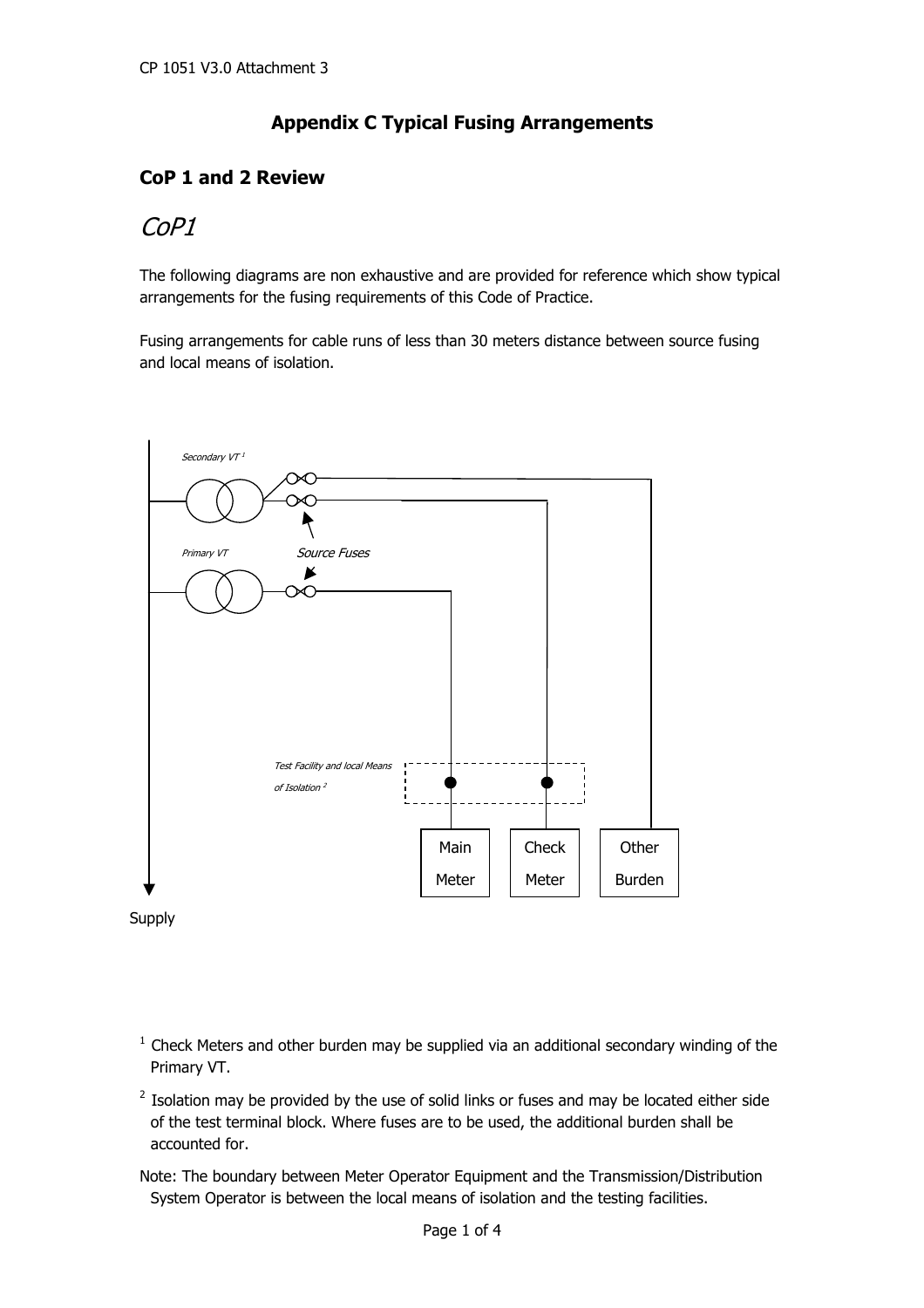### **Appendix C Typical Fusing Arrangements**

Fusing arrangements for cable runs of more than 30 meters distance between source fusing and local means of isolation.



Supply

- $1$  Check Meters and other burden may be supplied via an additional secondary winding of the Primary VT.
- $2$  Isolation may be provided by the use of solid links or fuses and may be located either side of the test terminal block. Where fuses are to be used, the additional burden shall be accounted for.
- Note: The boundary between Meter Operator Equipment and the Transmission/Distribution System Operator is between the local means of isolation and the testing facilities.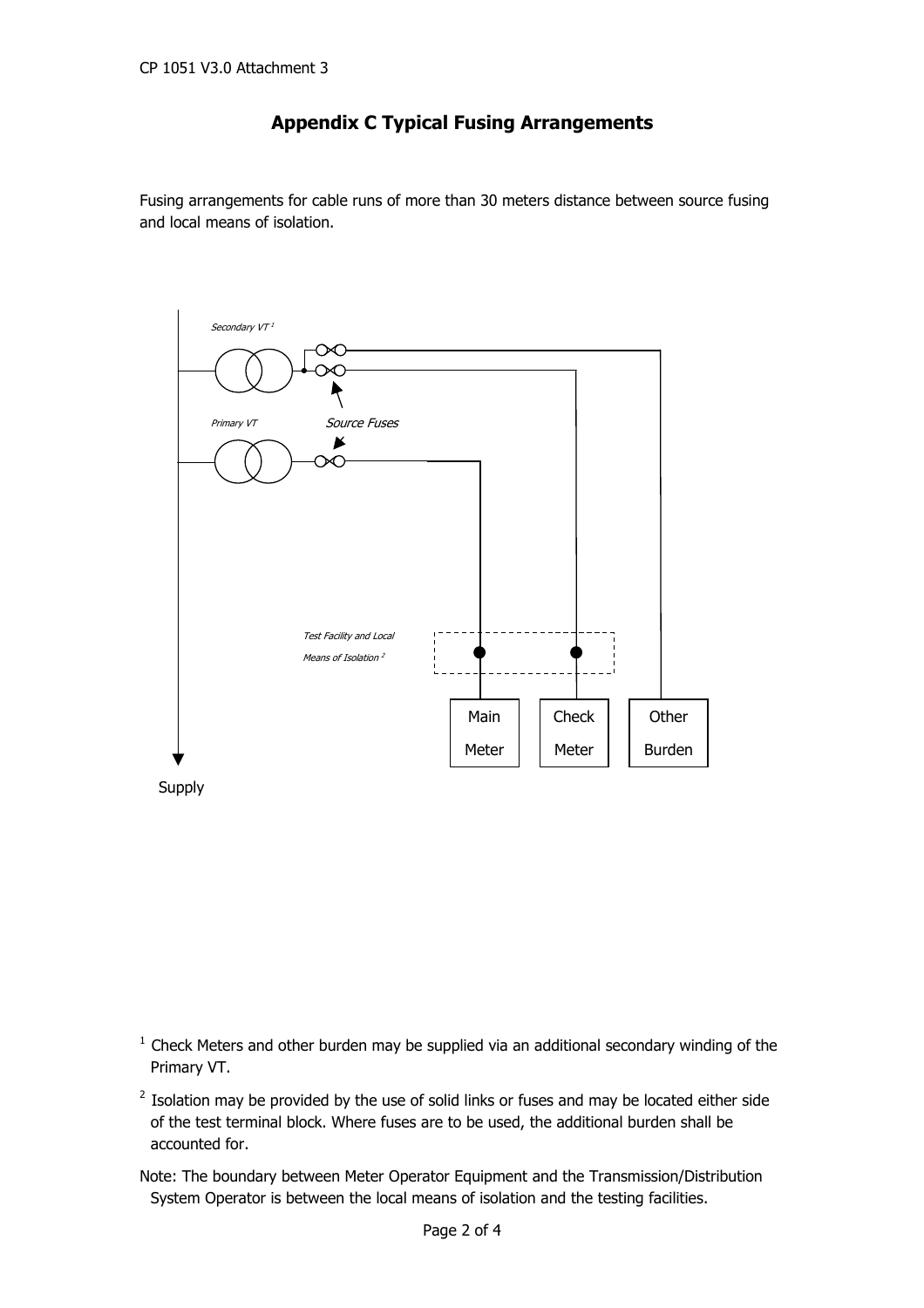# CoP2

The following diagrams are non exhaustive and are provided for reference which shows arrangements for the fusing requirements of this Code of Practice.

Fusing arrangements for cable runs of less than 30 meters distance between source fusing and local means of isolation.



 $1$  Isolation may be provided by the use of solid links or fuses and may be placed on either side of the test terminal block. Where fuses are to be used, the additional burden shall be accounted for.

Note: The boundary between Meter Operator Equipment and the Transmission/Distribution System Operator is between the local means of isolation and the testing facilities.